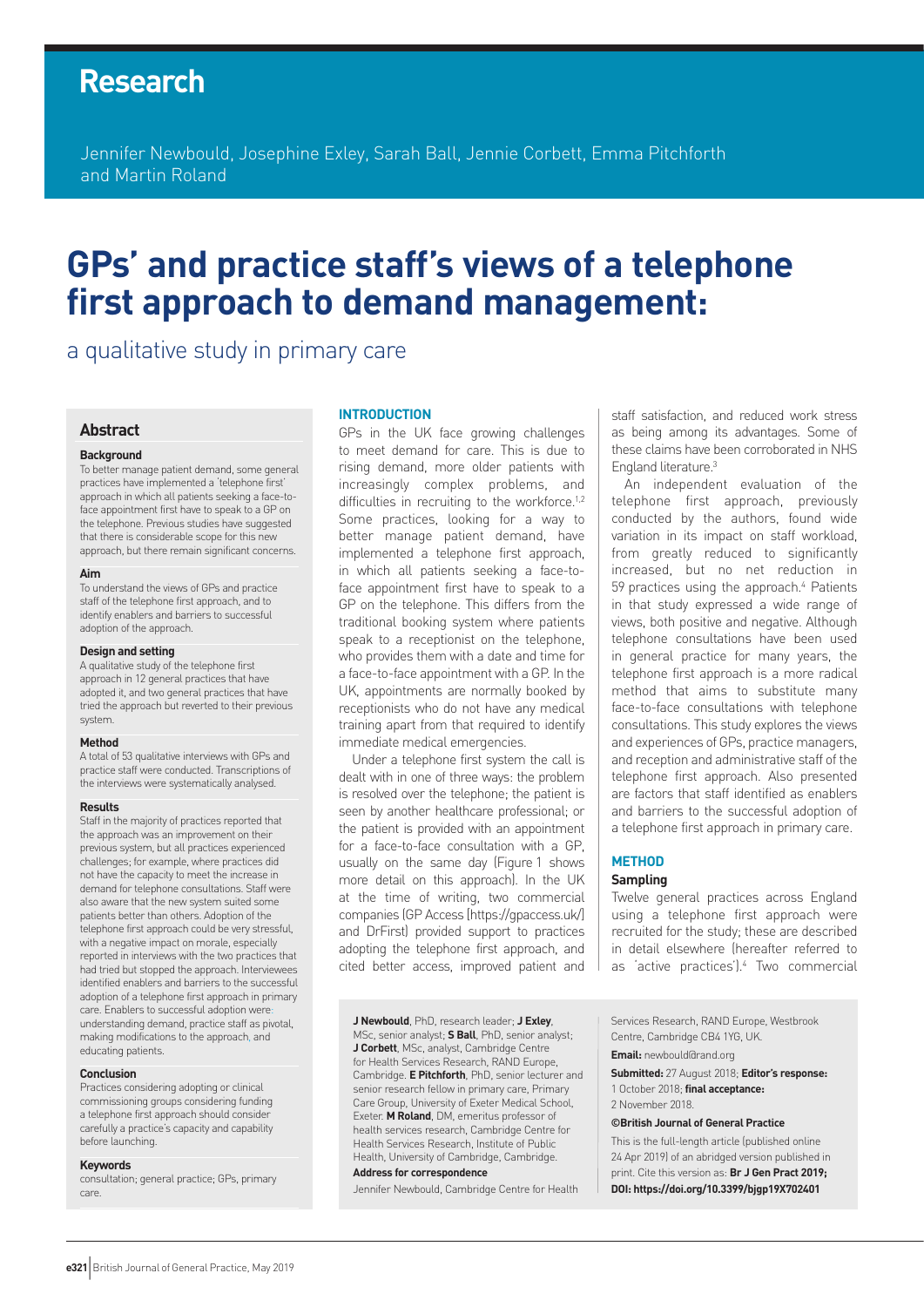# **How this fits in**

At a time when primary care is under pressure, some GPs have adopted a telephone first approach in which all patients seeking a face-to-face appointment first have to speak to a GP on the telephone. Although the approach was working well in some practices, for others there were significant challenges. Practices considering adopting or clinical commissioning groups considering funding a telephone first approach should consider carefully a practice's capacity and capability before launching. Practices should understand practice demand, have adequate and well-trained staff, and be able to make appropriate modifications to the system to meet patient needs.

companies provided lists of practices known to have been running the telephone first approach for at least 6 months. Practices



**Figure 1. Flow diagram of a typical telephone first** 

**approach.**

were approached in batches with the aim of including practices with a range of characteristics. In addition, two practices were recruited that had tried the approach but reverted to their previous appointment system (hereafter referred to as 'reverter practices'). Practices varied across many dimensions including population served, list size, number of GPs, and geographical location (Table 1).

#### **Data collection**

Semi-structured interviews were conducted with up to five members of staff from each practice. Purposive sampling was used to include a range of healthcare professionals; usually two GPs, a practice manager, and a reception or administrative staff member were interviewed. The practices selected staff to participate based on who they decided was most suitable to discuss the telephone first approach.

Face-to-face interviews were usually conducted at the practice and three interviews were conducted by telephone. Participants gave written consent to be interviewed. A common interview guide informed by the literature was used for each interview. The interview explored the reasons for switching approach, the setting-up process, perceptions of quality of care, and safety as well as impacts on the doctor–patient and intrapractice staff relationships. The advantages and disadvantages of the telephone first approach were also discussed. With participants' permission interviews were audiorecorded, transcribed, and anonymised. For one practice audiorecordings were unavailable due to technical problems and interviewers instead took detailed notes.

#### **Data analysis**

Data analysis proceeded in parallel with data collection and informed the iterative development of the interview topic guide (further details are on request). Thematic analysis of the data was conducted based on principles outlined by Boyatzis.<sup>5</sup> Transcripts were read, re-read, and coded. As analysis progressed codes were organised into overarching or organising themes using NVivo 10 software. Data within themes were examined for confirming and disconfirming views of participants. Emerging findings were shared and discussed regularly within the study team.

#### **RESULTS**

The study team undertook 53 staff interviews in 14 practices. Practices varied in the commercial provider used, the size of the practice (from around 2000 to over 16 000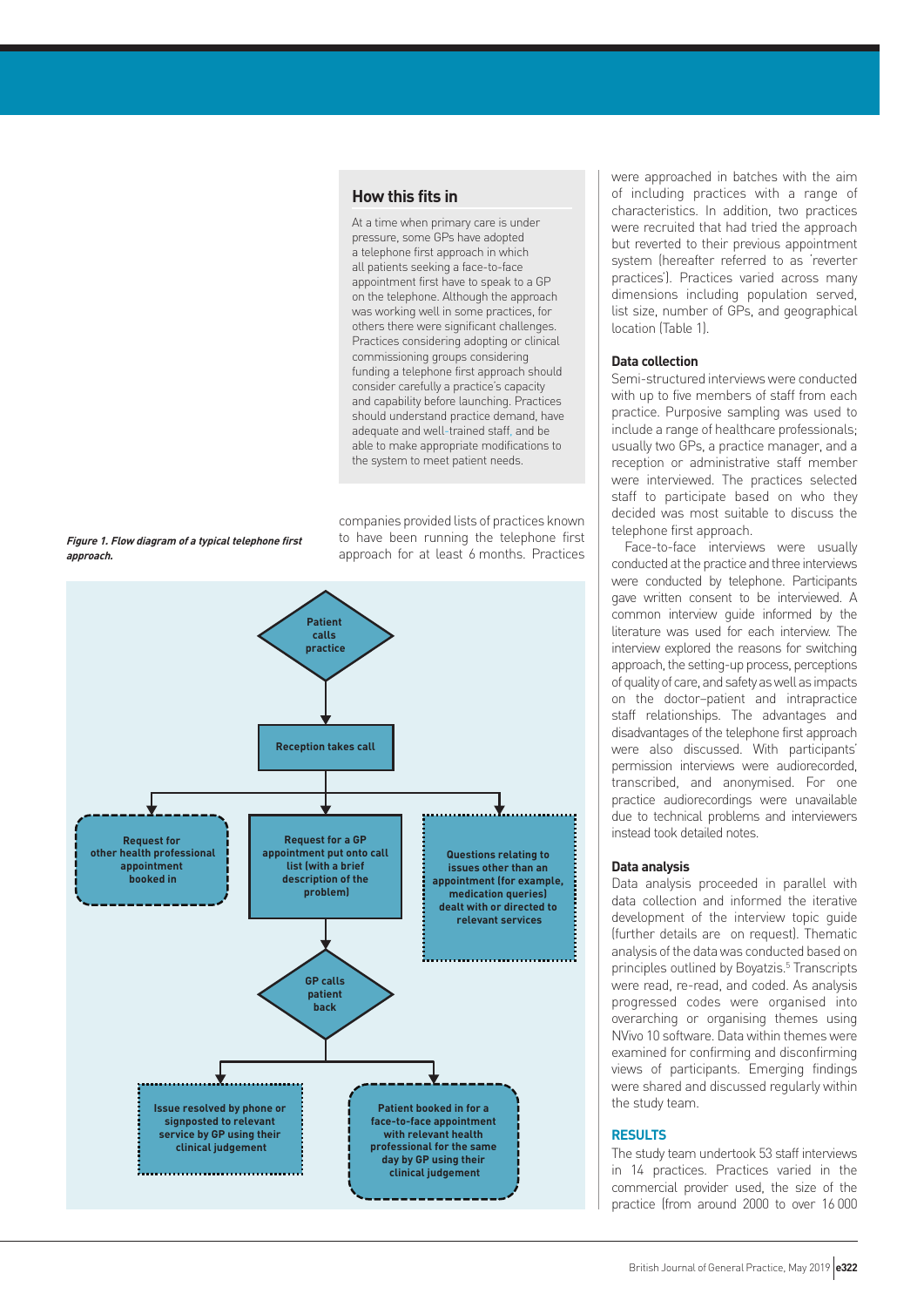|             |                |                  | Payer of the                | Length of time using               |          | Deprivation,             | labove or below<br>Ethnicity,             |          |                     |              | Number of staff interviewed per practice |                |
|-------------|----------------|------------------|-----------------------------|------------------------------------|----------|--------------------------|-------------------------------------------|----------|---------------------|--------------|------------------------------------------|----------------|
| Practice ID | Provider       | Practice<br>size | telephone first<br>approach | approach, years<br>telephone first | Rurality | more or less<br>deprived | average % of population<br>that are white | <u>ဇ</u> | manager<br>Practice | <b>Nurse</b> | Reception/<br><b>Admin</b>               | <b>Total</b>   |
| 100         | GPA            | 8093             | self-pay                    |                                    | urban    | less                     | above                                     | 2        |                     |              |                                          | 5              |
| 101         | GPA            | 6672             | self-pay                    | 3                                  | urban    | less                     | above                                     | $\sim$   |                     | $\cup$       | $\sim$                                   | Ğ,             |
| 102         | $\overline{a}$ | 2347             | CCG                         | 2                                  | urban    | less                     | above                                     |          |                     |              |                                          | 4              |
| 103         | $\overline{a}$ | 7312             | CCG                         | 2                                  | urban    | more                     | above                                     | $\sim$   | ⊂                   | 0            | $\sim$                                   | ↵              |
| 104         | GPA            | 4913             | self-pay                    | ₹                                  | urban    | less                     | below                                     |          |                     | ⊂            | $\sim$                                   | ↵              |
| 105         | $\overline{a}$ | 11484            | self-pay                    | $\sim$                             | urban    | less                     | above                                     | $\sim$   |                     | 0            |                                          | $\overline{ }$ |
| 106         | $\overline{a}$ | 16072            | self-pay                    |                                    | urban    | less                     | above                                     |          |                     | $\bigcirc$   |                                          | ₹              |
| 108         | $\overline{a}$ | 4913             | CCG                         | 2                                  | urban    | more                     | above                                     | $\sim$   |                     | ○            |                                          | ₹              |
| 110         | GPA            | 8639             | CCG                         |                                    | urban    | more                     | above                                     | 2        |                     | $\bigcirc$   |                                          | ᅿ              |
| 112         | 5              | 7934             | CCG                         |                                    | urban    | more                     | below                                     |          |                     | $\circ$      |                                          | 3              |
| 114         | GPA            | 8364             | self-pay                    | $\sim$                             | urban    | less                     | above                                     | 2        |                     | $\cup$       |                                          | 4              |
| 117         | $\overline{a}$ | 7888             | self-pay                    | 2                                  | urban    | less                     | above                                     | 2        |                     | $\bigcirc$   |                                          | ᅿ              |
| 201         | $\overline{a}$ | 8397             | CCG                         | n/a                                | urban    | more                     | above                                     |          | $\bigcirc$          | $\bigcirc$   | $\circ$                                  |                |
| 202         | 농              | 7677             | yed-Jes                     | n/a                                | urban    | more                     | above                                     | $\sim$   | $\circ$             | $\cup$       | 2                                        | ကိ             |

patients) and the length of time the practice had been using the telephone first approach (1–4 years) (Table 1). The results are presented in themes from the data. Points of discussion included: why practices decided to switch to a telephone first approach, staff experiences of the system, and their perceptions of the impact on patients. The final section of this article explores the enablers and barriers to the successful adoption of a telephone first approach.

# **Why adopt a telephone first approach?**

Many interviewees identified problems in meeting demand as a key reason for the change to a telephone first approach, including patients having to wait a long time to see a GP under the previous appointment system:

'So, you know, it was getting up to, sort of, 3 or 4 weeks, you know, before people would get a routine appointment … we were finding that was getting incredibly onerous and stressful for the duty doctor because he might get, oh I don't know, 70, 80, sometimes even 100 calls in a day.' (Practice Manager 5001, Practice 105, Active practice)

A few interviewees described circumstances that brought the situation to a head; for example, a staff member leaving or patient harm attributed to a long wait to see a GP. For others, funding from clinical commissioning groups (CCGs: national NHS bodies that plan local healthcare services) enabled the practice to adopt the approach; other practices had paid commercial companies from their own funds.

## **Staff experiences of the telephone first approach**

Interviewees' experiences of the telephone first approach were polarised, with strong opinions both for and against the approach. For all staff, the telephone first approach led to a different way of working. All GPs reported that they were speaking to more patients than under a traditional appointment system but seeing fewer patients face-to-face. A number liked the flexibility of the telephone first approach and felt that it afforded them more control over their day. Conversely, a few GPs found the system harder in terms of balancing the call-backs with other tasks, such as supervising students and home visits. A handful of GPs commented that they felt more isolated under the telephone first approach, as they spent more time on their own in their consulting rooms making telephone calls rather than seeing patients face-to-face. A few practices had introduced

# Table 1 Summary of practice characterics and number of staff interviewed **Table 1. Summary of practice characteristics and number of staff interviewed**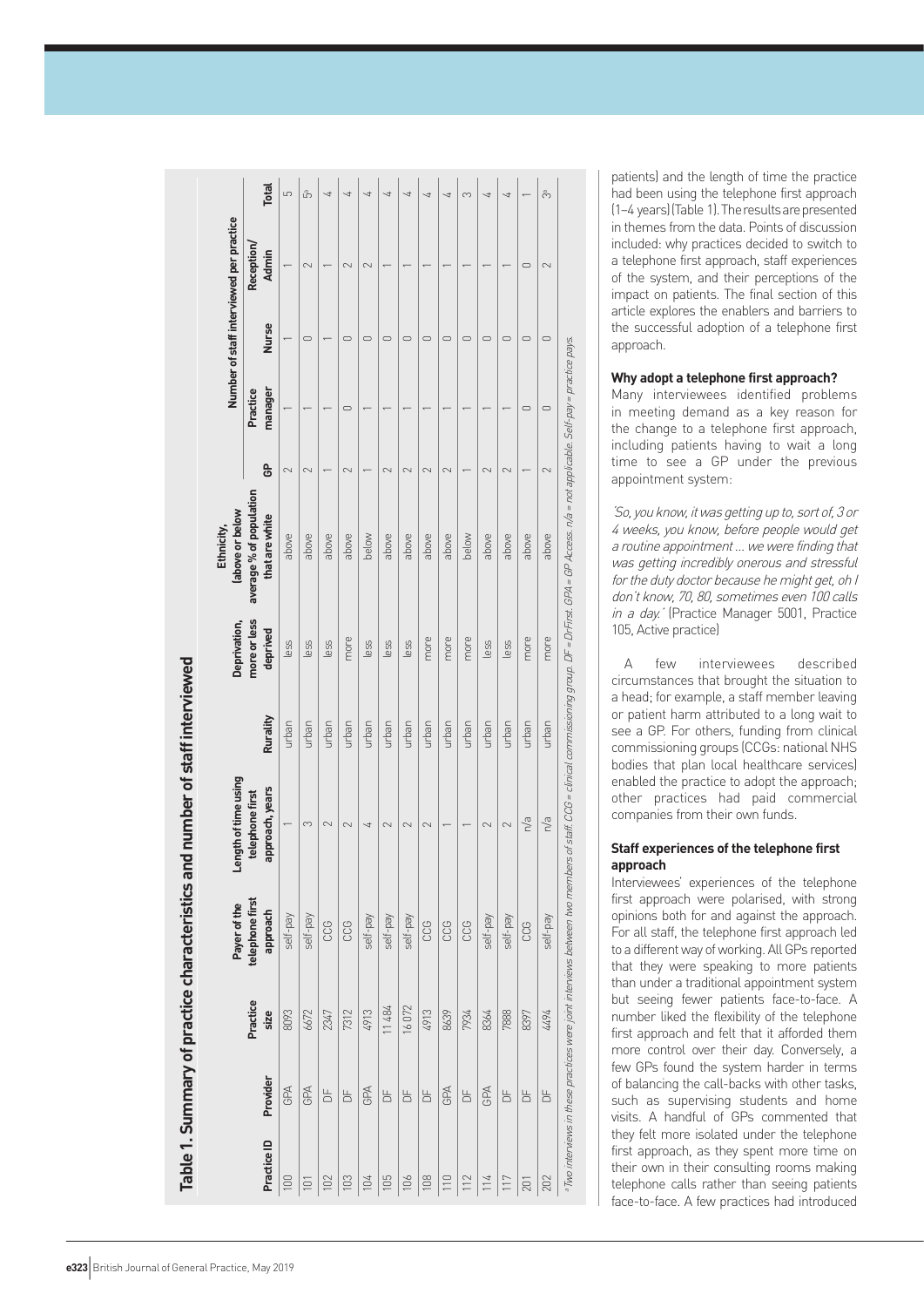measures to try to mitigate against this; for example, joint coffee and lunch breaks for GPs to encourage a sense of camaraderie.

Many reception staff said that they could enjoy their roles more, as they were more frequently able to offer patients appointments than under the previous system. Practice managers frequently spoke of improved running of the practice; for example, fewer patients missing appointments (DNAs) and more patients being seen or spoken to. Morale in some practices was reported to have improved:

'… the admin staff like it in the fact that they don't have patients shouting at them now, like, "What do you mean you haven't got any appointments? It's only, you know, 8.45 am and how can you have run out of appointments already?"' (Practice Manager 5001, Practice 102, Active practice)

All practices reported some challenges in adopting the approach and many highlighted that it had taken some time for practices and staff to adapt, in some cases up to 2 years.

Despite these challenges, the vast majority of interviewees preferred the telephone first approach to a traditional booking system. At one practice an interviewee believed the approach resulted in less stress, reduced workload, and shorter working days:

'We definitely go home earlier, definitely … 3 years ago, I used to work a Monday evening and, in theory, we should finish at 6.30, I was still here at 8 o'clock most Monday evenings. Now, our Monday evening team, by a quarter to seven, they are gone, and all the patients have been managed and seen.' (Administrator/Reception 5001, Practice 114, Active practice)

In contrast, interviewees from a few practices reported being overwhelmed by demand and working longer hours than under the previous system as the demand for appointments exceeded the supply. In the two reverter practices interviewees reported a very traumatic time for the operating of the practice:

'I didn't want to say anything because I felt like everybody else was probably fine and it was just me and then I had one of those unintended conversations with one of the other partners … so I said to her (that I wasn't coping with telephone first) and I just saw this kind of massive sense of relief and she said, "Do you know I hate it and I think I'm going to have to leave if it carries on."' (GP 5001, Practice 201, Reverter practice)

#### **Patient safety**

Much of the grey literature surrounding the telephone first approach has focused on concerns about safety. The majority of GPs in the practices using it believed that a telephone first approach was safer than a traditional booking system, as all patients wanting an appointment with a GP would at least speak to a GP on the same day:

'… the doctors who are saying, "Well, we don't think it's safe," well, they've got 4-week waits to be seen. And … you don't know what's wrong with them, so how's it safe to have them waiting 4 weeks?"' (GP 5002, Practice 104, Active practice)

Several GPs spoke about the importance of 'safety netting'; for example, saying that they had a low threshold for bringing patients in for a face-to-face consultation if anything concerned them. A few GPs spoke of individual attitude to risk as being particularly important when using a telephone first approach. Factors identified as influencing the level of comfort with risk included how long the doctor had been a GP, how well they knew the patient, and how much telephone consulting they had done previously.

# **Staff perceptions of implications for patients**

Interviewees were asked about the effect of the telephone first approach on groups of patients that might be adversely impacted by the approach, including patients for whom English was not their first language, older patients, deaf or hearing-impaired patients, and patients without telephones. Two practices in deprived areas identified population groups who were challenged by the telephone first approach:

'The population which it really doesn't work with is our immigrant population; our asylum seekers and refugees. Sometimes there's language problems and problem with expectations — we have a low threshold for calling them in. The only [way] it helps is that we can arrange an interpreter for them rather than them booking an appointment and turning up without an interpreter.' (GP 5001, Practice 108, Active practice)

Interviewees also spoke of arrangements that they had made for individuals such as those with hearing impairment who found it challenging to navigate the telephone first approach: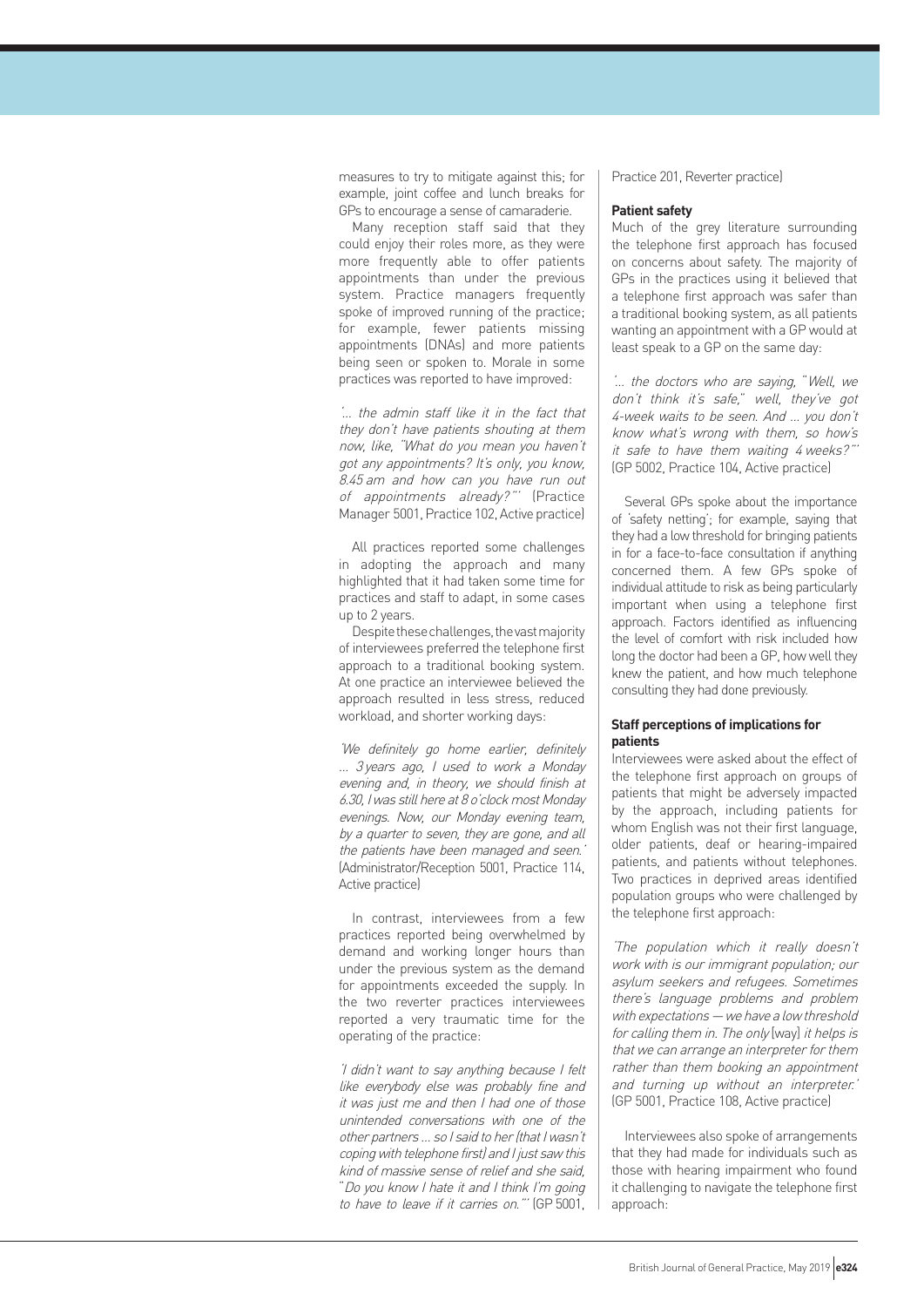'… some of them we have a flag on [the clinical system] saying if this person rings up for a consultation just book them in because sometimes, particularly when we have say hard of hearing, deaf patients, vulnerable, learning difficulties, we just book those in [for a face-to-face appointment]. (GP 5004, Practice 101, Active practice)

The majority of staff interviewed believed that older patients liked the system once they had experienced it. However, a few GPs noted that older patients missed the contact that a face-to-face consultation afforded, and that there were difficulties for patients who relied on family and friends or public transport. These patients were less able to visit the practice at short notice if a face-toface consultation was thought necessary.

## **Enablers and barriers to the successful adoption of a telephone first approach**

Box 1 draws together under four themes each of the enablers and barriers to the successful adoption of a telephone first approach in primary care as outlined by practice staff in interviews. Interviewees often articulated these barriers and enablers as factors that had either assisted in or presented challenges to successful adoption

The barriers outlined in Box 1 were factors that practices were often unable to overcome. Conversely, the enablers outlined by interviewees present elements that practices could try to incorporate into their implementation of a telephone first approach. The four areas identified as

#### • Identified member of staff leading the approach • GPs all using the approach consistently **Patient characteristics:**

**Making modifications to the approach:**

• Reception staff well trained and supported

**first approach in primary care**

• Understanding patterns of demand • Matching capacity to demand

**Understanding demand:**

**Staff as pivotal:** 

**Enablers Barriers**

- Making modifications to the approach to overcome challenges
- Confidence in using the approach flexibly

#### **Educating patients:**

• Clear and updated guidance for patients about the telephone first approach

#### **Insufficient capacity:**

**Box 1 Enablers and barriers to the successful adoption of a telephone** 

• Insufficient capacity to meet demand; for example, not enough GPs or reception staff to take calls

#### **Staff challenges:**

- Reliance on locums and registrars not familiar with the approach
- Characteristics of the patient population that may make negotiating the system a challenge, for example, poor English, or unable to take calls at work

#### **Practical problems:**

• Poor mobile coverage in the surrounding area

enablers to the successful adoption of a telephone first approach — understanding demand, practice staff as pivotal, making modifications to the approach, and educating patients — are explored below.

Understanding demand. In a number of practices, interviewees described understanding patterns of demand at the practice as an important element in the success of the telephone first approach. This was achieved by interrogating a practice's computer system and enabled a practice to see how it was meeting patient demand on a daily, weekly, or monthly basis. In a few cases the practice had already been monitoring demand prior to the adoption of a telephone first approach, but in most cases the input of commercial companies had assisted staff in understanding the nature of demand. In several practices interviewees described how they continued to monitor demand and made changes to the appointment system, which in one case was necessary on a daily basis:

'… on a busy day we might think actually we're running out of calls, we'll start booking into another day and we'll change some of our booking slots into phone call slots to increase our phone demand, so we can be flexible there ... I mean it's a continual sort of tweaking process through the day really. I mean our duty doctor will tend to be just keeping an eye, our practice administrator sort of has a look … you're kind of maximising your efficiency really. And some days you'll have more calls and less people want to be seen, other days it's the other way around, but it's a very flexible system.' (Practice Manager 5001, Practice 101, Active practice)

Practice staff as pivotal. The overall success of the telephone first approach depended on staff influence: whether there was a member of staff leading the approach and guiding and supporting colleagues, GPs working together to implement the system consistently, and reception staff who were well-trained and supported. One feature of the telephone first approach advocated by the two commercial providers is for reception staff to take a brief note of the patient's problem to allow the GP to respond to more serious complaints first. In some practices reception staff took a more active role by triaging patients with particular complaints to other sources of information; for example, a pharmacist. This reduced the number of calls a GP had to take. In practices without such an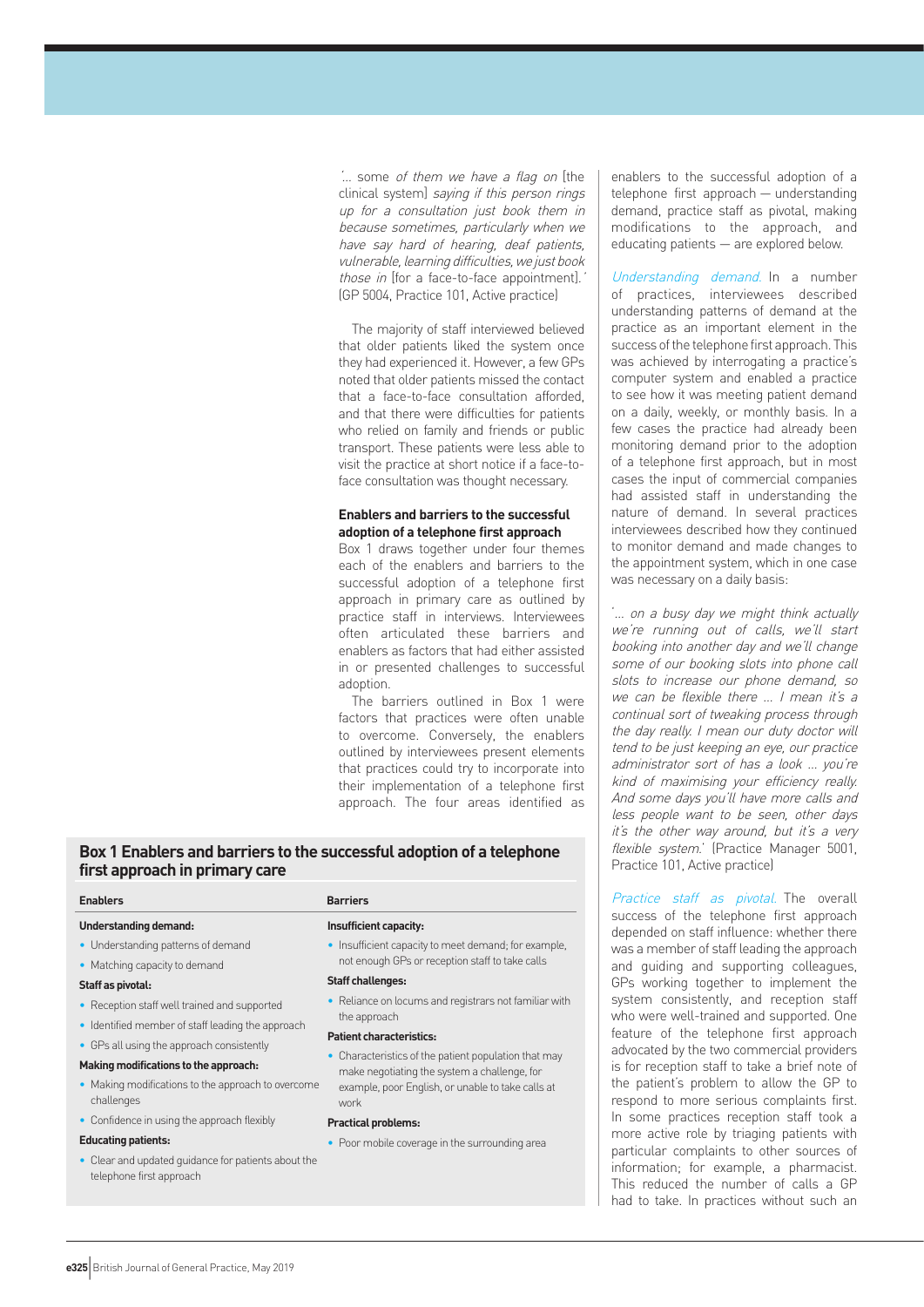approach a few GPs found patients having direct access to them could be a challenge:

'My main worry about this is that demand has increased and continues to increase because we are so accessible and there is no barrier there.' (GP 5004, Practice 117, Active practice)

Problems with staffing could be a challenge to the approach. In particular there was reliance on locums who were not familiar with the telephone first approach and therefore could only see patients faceto-face, which impacted on the system for other GPs who had to do more telephone calls. A few practices had struggled with GPs leaving and this meant there were not enough GPs to meet patient demand. In the two reverter practices lack of staff was a large problem: one practice had lost two partners and four salaried GPs in a year, and, in the other, two partners had left at a similar time.

#### Making modifications to the approach.

Interviewees reported various opinions on making modifications to the telephone first approach, as it had been originally outlined by the commercial companies. A few saw the commercial companies' guidance as something that should not be experimented with. For others, however, the system was something that was often modified and changed. Staff in such practices were confident in offering flexibility around the approach when it was deemed necessary. Where this occurred it often facilitated the successful adoption of the approach, with practices adopting modifications that overcame challenges in their practice or with their particular practice population:

'… so if you ring in today and the system is overwhelmed you might be told, in some practices I know: "Sorry we can't deal with this today please ring back tomorrow", but we won't say that to our patients we will say: "Really sorry we can't deal with this today but I will put you on the list for tomorrow and you'll get a call tomorrow" … so we do do that which can help.' (GP 5002, Practice 102, Active practice)

Other examples of modifications included asking patients if they had a preferred time to be called back, some patients being able to directly book face-to-face appointments at the reception, or GPs being able to book follow-up appointments in advance.

Educating patients. Prior to launching the

telephone first approach, practices had communicated the change to patients in a variety of ways, often using material provided by the commercial companies. There was variation in the extent to which this was done: some practices had written to every patient registered with them whereas others had put notices up in the practice. Several interviewees stressed the importance of educating patients about the telephone first approach to enable them to smoothly navigate the new system.

#### **DISCUSSION**

# **Summary**

Staff in the majority of practices believed that the approach was an improvement on their previous system. Receptionists particularly valued their improved ability to offer patients an appointment (albeit a telephone appointment). However, all practices had experienced challenges, especially where the new system led to a major increase in demand for telephone consultations without capacity to meet that demand. Staff were also aware that the new system suited some patients much better than others. Adoption of the telephone first approach could be very stressful with a negative impact on morale; this was observed especially in interviews with staff from the two reverter practices. Interviewees identified enablers and barriers to the successful adoption of a telephone first approach in primary care. Enablers to successful adoption were: understanding demand, practice staff as pivotal, making modifications to the approach, and educating patients.

#### **Strengths and limitations**

This in-depth qualitative study was undertaken as part of the first independent evaluation of a telephone first approach to demand management in primary care. The sample included a range of practices in terms of location, deprivation, size, ethnicity, and how the telephone first approach was funded. A large number of interviews  $(n = 53)$  were conducted. A limitation of the study was that practices and practice staff voluntarily took part in the study. Nevertheless the sample did include staff who believed the telephone first approach had worked as well as those who had experienced challenges.

# **Comparison with existing literature**

Previous studies have shown that there is considerable potential to use telephone consultations in general practice, and they have become commonplace over the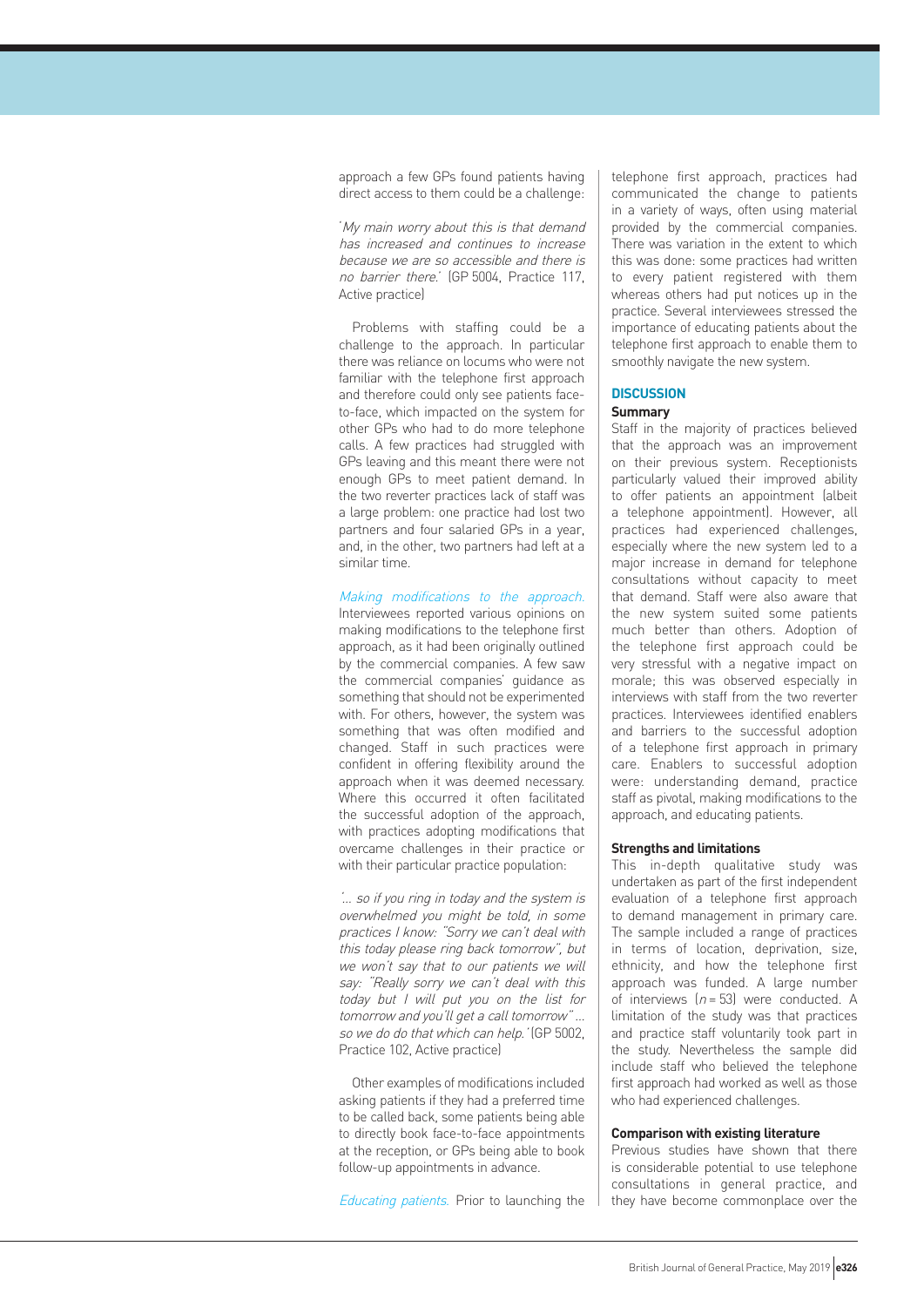The study was funded by the National Institute for Health Research (NIHR) (HS&DR Project 13/59/40). This article presents independent research funded by the NIHR. The views expressed are those of the authors and not necessarily those of the NHS, the NIHR, or the Department of Health.

#### **Ethical approval**

The study was approved by the West of Scotland NHS Research Ethics Service (7 May 2015, REC reference 16/WS/0088).

#### **Provenance**

Freely submitted; externally peer reviewed.

#### **Competing interests**

All authors declare that they have no competing interests.

# **Acknowledgements**

The authors thank the GPs and staff of the practices interviewed for this study. They also thank the GPs and patients on the study steering group who gave guidance on the design and conduct of the study.

# **Open access**

This article is Open Access: CC BY-NC 4.0 licence (http://creativecommons.org/ licences/by-nc/4.0/).

# **Discuss this article**

Contribute and read comments about this article: **bjgp.org/letters**

past 20 years.<sup>6,7</sup> However, using telephone consultations to reduce workload is not always successful. For example, a recent randomised trial of telephone triage for patients requesting same-day consultations (the ESTEEM trial) found that telephone triage produced a significant increase in workload over the subsequent 28 days.<sup>8</sup> The approach evaluated in this article was not only more radical in that all requests for appointments were offered a telephone consultation but also, as the authors' reported elsewhere,<sup>4</sup> the new approach was associated, on average, with an increase in workload. However, as with the ESTEEM trial, the way in which the new approach was introduced had a profound effect on how well it worked and the impact on staff.<sup>9</sup> Previously reported<sup>10,11</sup> concerns about the safety of telephone consultations were in general not borne out in this current study, with most GPs believing that being able to speak to patients without long delays improved safety.

# **Implications for practice**

As GPs continue to struggle with increased demand in primary care, increasing numbers of practices are looking to the telephone first approach as a way to manage demand in general practice. This research shows the adoption of a telephone

first approach has major implications for practices and practice staff, with some GPs particularly feeling the strain of the different way of working. Although the approach was working well in some practices, for others there were real challenges.

Practices considering adopting or CCGs considering funding a telephone first approach should consider carefully a practice's capacity and capability before launching. Practices should have a thorough understanding of the nature of demand and the problems they are trying to overcome, and staff should be trained and encouraged as enablers of change. Related to both of these, appropriate modifications to the system should be made locally to meet patient need. The successful implementation of a telephone first approach was also dependent on having sufficient workforce, capacity, infrastructure, and resources to implement changes. The authors are aware that some CCGs have funded practices to adopt a telephone first approach in the hope it will change the fortune of struggling practices. The current findings suggest that implementing telephone first in a practice that is already experiencing challenges is unlikely to help the practice and may cause additional problems.